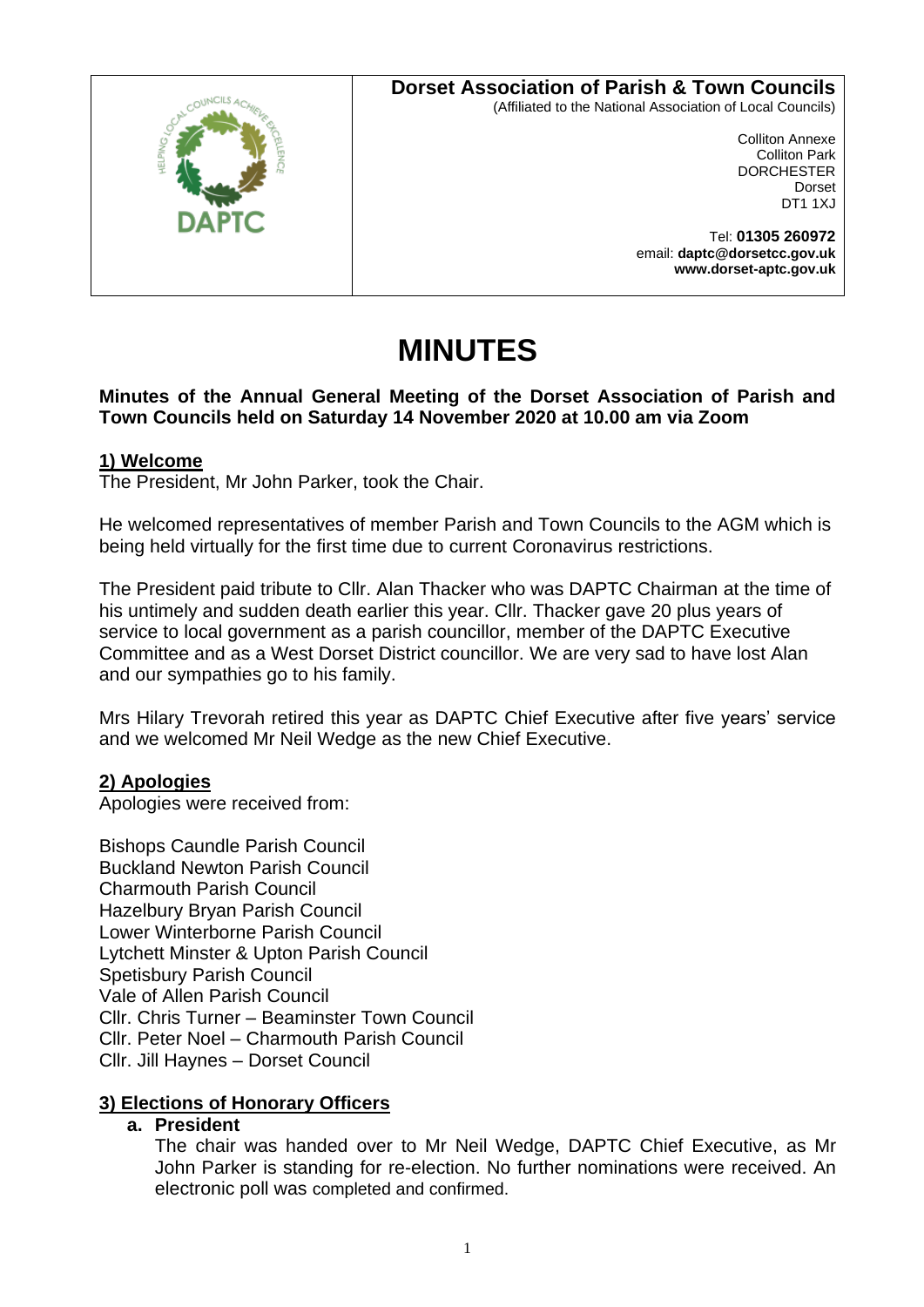Mr John Parker to continue as President - **CARRIED**

The Chief Executive handed the chair back to the President.

### b. **Vice-Presidents**

Vice-Presidents Cllr Janet Page and Mr Tony Gibb are standing for re-election. No further nominations were received. An electronic poll was completed and confirmed.

Cllr Janet Page and Mr Tony Gibb to continue as Vice-Presidents – **CARRIED**

### c. **Honorary Treasurer**

Ms Donna Yea is standing for re-election. No further nominations were received. An electronic poll was completed and confirmed.

Ms Donna Yea to continue as Honorary Treasurer – **CARRIED**

### d. **Honorary Auditor**

Mr Andrew Notley is standing for re-election. No further nominations were received. An electronic poll was completed and confirmed.

Mr Andrew Notley to continue as Honorary Auditor – **CARRIED**

## **4) Approval of minutes for the 2019 Annual General Meeting.**

The minutes of the previous meeting held on Saturday 9 November 2019, available on the DAPTC website prior to the AGM, were accepted as a true record of the meeting. **APPROVED**

### **5) To receive and approve the Annual Report including the Treasurer's Report and Audited Accounts for the year ending 31st March 2020**

The Annual Report was available on the DAPTC website prior to the AGM.

The Honorary Treasurer presented the report which was available on the DAPTC website prior to the AGM.

The Audited Accounts for the year ending 31<sup>st</sup> March 2020 were available on the DAPTC website prior to the AGM.

All reports were voted on via an electronic poll – this was completed, and results confirmed. **APPROVED**

## **6) Approval of the subscription level for 2021/22**

Information was available on the DAPTC website prior to the AGM proposing that the subscription level increase by 3%; in budgeting terms this means operating at a small loss which will be funded from reserves.

The increase was voted on via an electronic poll – this was completed, and results confirmed. **APPROVED at 3%**

## **7) DAPTC Constitution:**

## **The adoption of the updated DAPTC Constitution following membership consultation in Summer 2020** *(effective midnight 15 th Nov 2020)*

Background information and a copy of the updated DAPTC Constitution for AGM approval was available on the DAPTC website prior to the AGM.